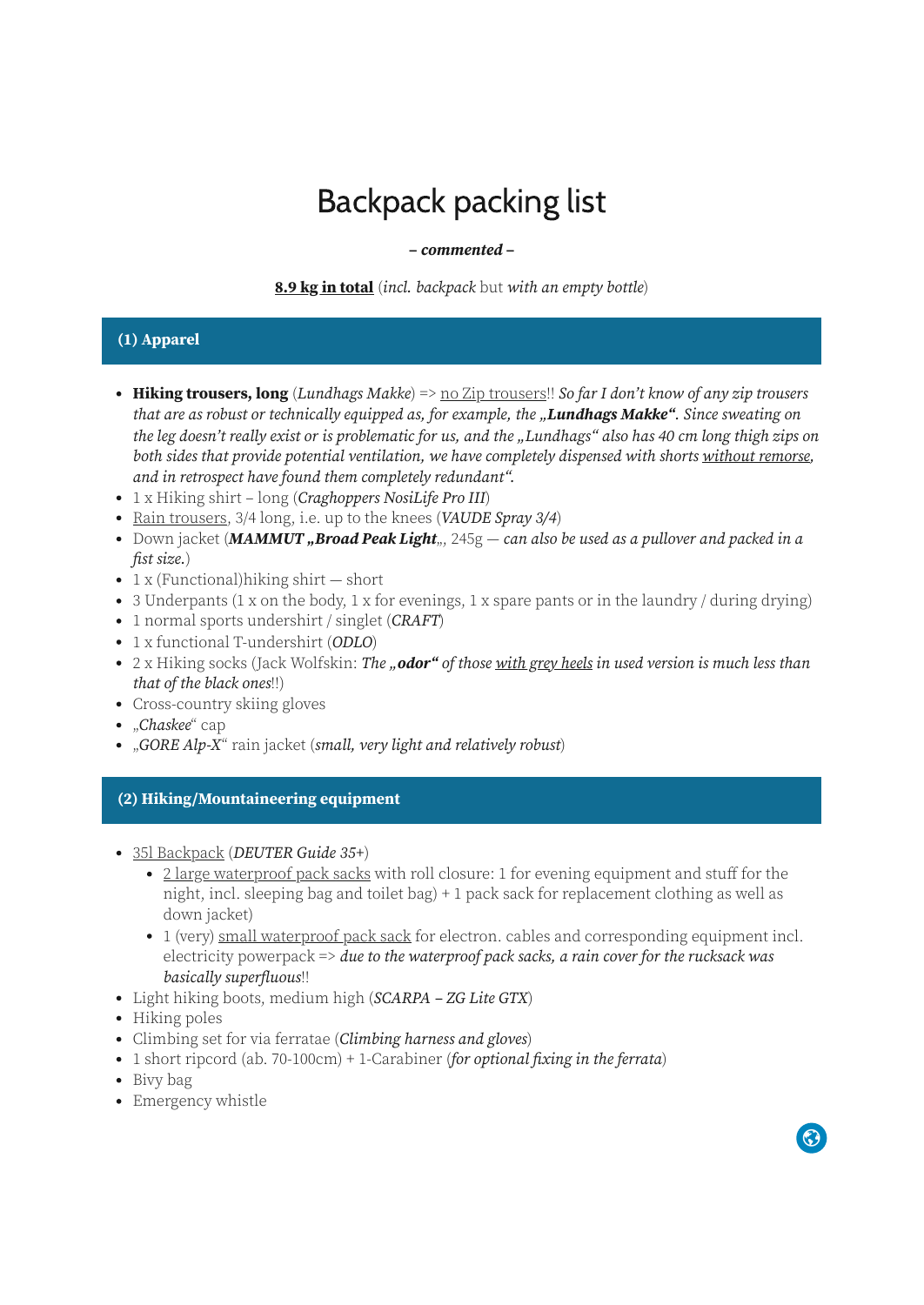#### **(3) Stuff for Hut Stays**

- $\textdegree$  CORONA-Mask  $(+1 \times \textdegree{Ersatz})$
- thin/light pullover for the evenings (Ziener)
- 2nd (light) trousers espec. for evenings (Salewa Pedroc light)
- Sleeping T-Shirt  $(NZ)$
- 3/4 running gear shorts as pyjama bottoms (also as underclothing / warmth layer)
- 1 x running socks (short; espec. for the evenings at the huts) => at "washing days" also the 2nd pair of hiking socks could be used as backup temporarily
- Ultra-light **running shoes** (as shoes for the huts + for recovering feet during resting days: New Balance Fresh Foam – 216g)
- Pillow, **inflatable** (Trekology ALuft Pillow 2.0 => pillows were **mandatory at the huts** in 2020)
- Sleeping bag => YETI Fever Ultra, 300g (no thin linen bags allowed due to Corona in 2020)
- Towel (Intersport, *medium size 50 x 90cm* => also for taking showers)
- Small pharmacy set for backpacks (Selection)
	- IBUProfen
	- Immodium (*medic.product against Diarrhoea*)
	- **Traumeel"-Gel** (or similar => e.g. for bruises, strains and/or sprains): This was two times of high importance for both of us!!
	- Handwashing detergent (125ml REI)
	- Plaster
	- "Compeed" blister plaster
	- 125ml Sun blocker lotion LSF-50+ or LSF-30 (accord. to type of skin)
	- Magnesium
	- Desinfection + wet tissues
	- Ohropax sticks
- toilet bag (Selection)
	- 1 Trouser pocket towel (enough for brushing teeth/shaving and for "quick wash" in the morning; the "large" towel (see above) may then already be packed in to the backpack before sleeping or will be dry for packing in the morning)
	- Shower gel (100ml, with **screw cap** otherwise the gel could open itself by pressure changes due to height differences when hiking up/down by 1000m)
	- Liquid soap (50ml, with screw cap; e.g. "Garnier SkinActive Hautklar 3 in  $1_{n}$ )
	- Wet razor for shaving
	- Toothpaste (75ml)
- Headlamp (FENIX-HL25)

## **(4) Technical Stuff etc.**

- 1,5 l Drinking bottle (SIGG)
- Pocket knife (for cheese  $+$  "Speck")
- Sun glasses
- Reading glasses (for old man)
- TOLINO eBook reader (Tolino-App in a smartphone sufficient)
- LEICA "C-Lux" (mit 15 x opt. Zoom) + 1 Ersatzakku + **circular Polaris. Filter**
- Mobil phone with USB double plug and  $2 \times$  cable  $(1 \textit{Mikro-USB} + \textit{USB-C})$
- USB charging cable für **Garmin ForeRunner-945**
- 1 USB powerpack (20.000mAh)
- **Guidebook for the tour** (R.Rother) => important + helpful if, contrary to planning (e.g. due to weather conditions), an alternative route or overnight stay is needed at short notice!  $\odot$
- (Daytime catering) => as required! (Apart from small, thin salami + a piece of cheese, we had no need during the day, that could not be met at huts along the way.)